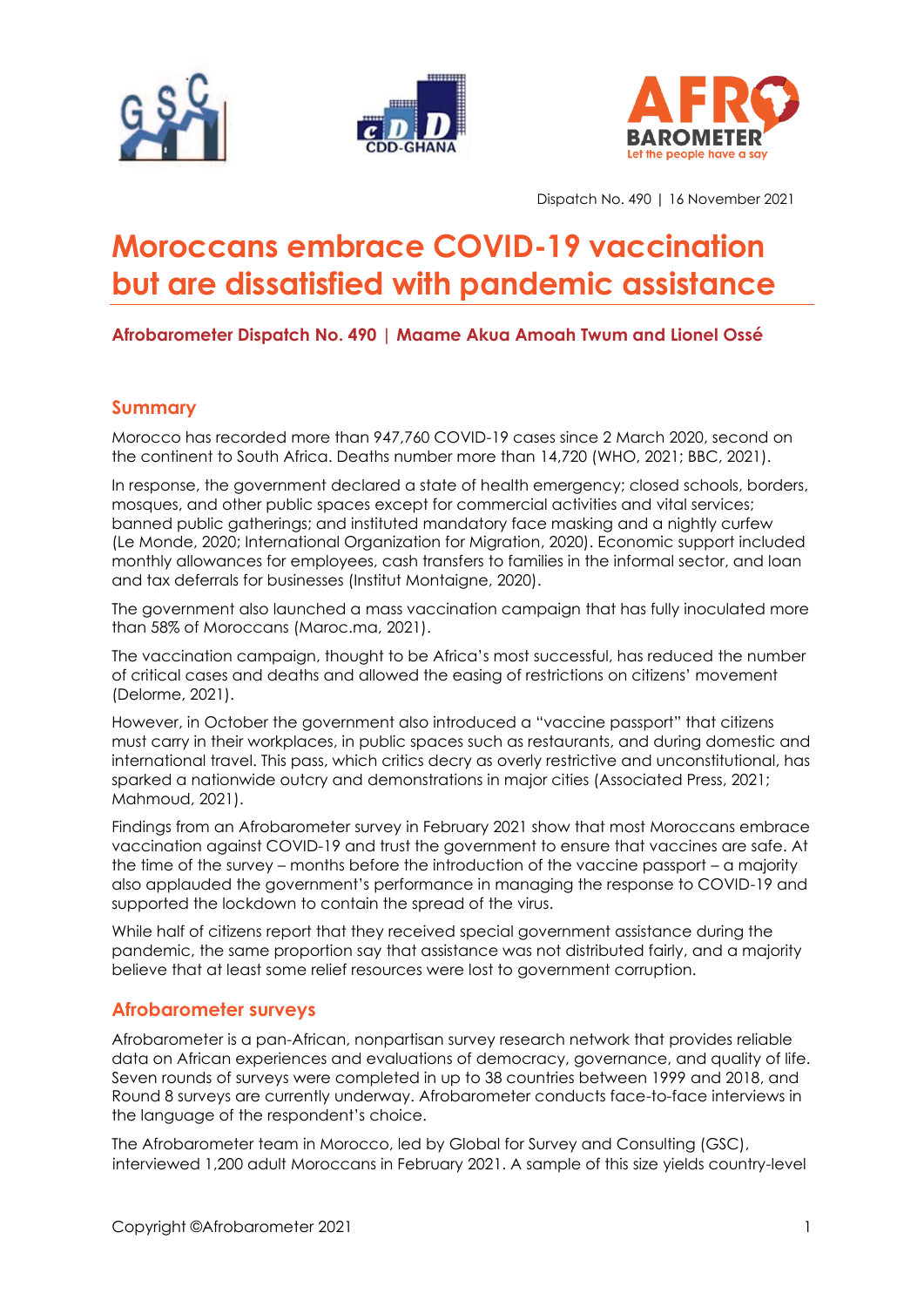

results with a margin of error of +/-3 percentage points at a 95% confidence level. Previous Afrobarometer surveys were conducted in Morocco in 2013, 2015, and 2018.

### **Key findings**

- Almost nine out of 10 Moroccans (86%) say they are "somewhat" or "very" well informed about the COVID-19 pandemic and efforts to combat it.
- About one in seven citizens (13%) say they or a member of their family became ill with COVID-19, and four in 10 (40%) say their household lost a primary source of income because of the pandemic.
- Almost two-thirds (63%) of Moroccans say they found it difficult to comply with lockdown restrictions or curfews imposed by the government to limit the spread of COVID-19. But most (85%) say the lockdown was necessary, in spite of the toll it took on the economy and people's livelihoods.
- Six in 10 (61%) support the closure of schools to limit the spread of the virus, but 71% think the schools should have reopened sooner.
- Half (49%) of Moroccans say they or their households received special government assistance during the pandemic.
	- Poor, less educated, and rural citizens were more likely to receive assistance than their wealthier, more educated, and urban counterparts.
	- o But half (49%) of respondents say assistance was not distributed fairly.
- As of February 2021, large majorities said the government had done "fairly well" or "very well" in managing the response to the pandemic (77%) and keeping the public informed (86%).
	- o But only about half (48%) say they trust official government statistics on COVID-19, and 62% believe that "some" or "a lot" of COVID-19 relief resources have been lost to government corruption.
- Three-fourths (74%) of Moroccans say they trust the government "somewhat" or "a lot" to ensure that COVID-19 vaccines are safe, and eight in 10 (81%) say they are "somewhat likely" or "very likely" to try to get vaccinated.
	- o Even so, more than half (53%) believe that prayer is more effective than a vaccine in preventing COVID-19 infection.
- Large majorities say that in times of a health emergency like the COVID-19 pandemic, the government is justified in using the police or armed forces to enforce public health measures (89%), censoring media reporting (90%), and postponing elections or limiting political campaigning (70%).
- Only three in 10 respondents (29%) anticipate that the pandemic will be "somewhat serious" or "very serious" in Morocco over the next six months.
- But a majority (53%) say the government should invest more in preparing for health emergencies like COVID-19, even if it means fewer resources are available for other health services.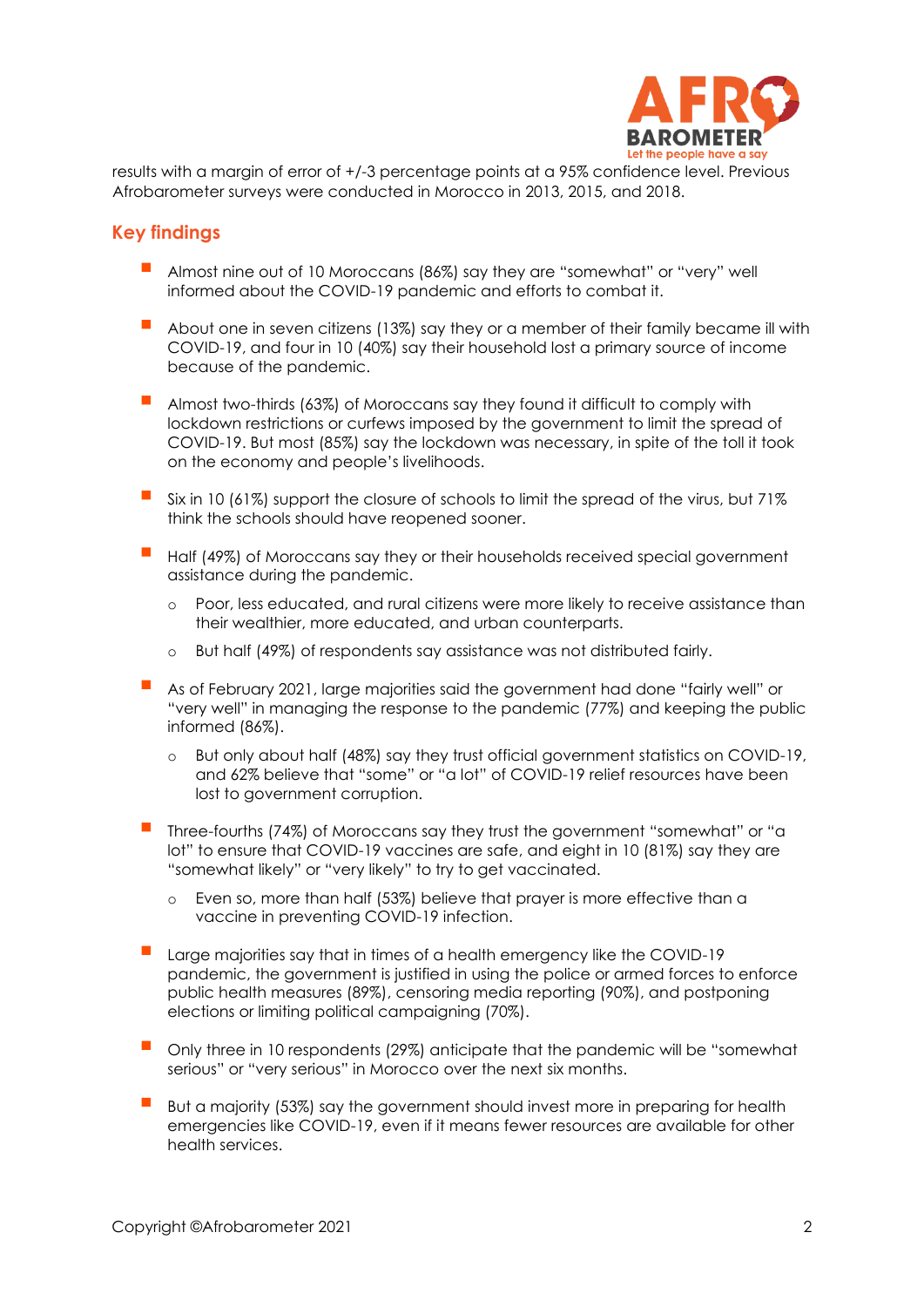

### **Awareness**

More than eight in 10 Moroccans say they are "very well informed" (34%) or "somewhat well informed" (52%) about the COVID-19 pandemic and efforts to combat it. Only 14% consider themselves "not very well" or "not at all" informed about the pandemic (Figure 1).

Awareness of the pandemic is fairly high across key socio-demographic groups, though somewhat weaker among older, poor, and less educated citizens, rural residents, and women (Figure 2).



**Figure 1: Awareness of COVID-19** | Morocco | 2021

*Respondents were asked: How well informed would you say you are about the coronavirus, or the COVID-19 pandemic, and efforts to combat it?*



**Figure 2: Awareness of COVID-19** | by socio-demographic group | Morocco | 2021

*Respondents were asked: How well informed would you say you are about the coronavirus, or the COVID-19 pandemic, and efforts to combat it? (% who say "somewhat" or "very" well informed)*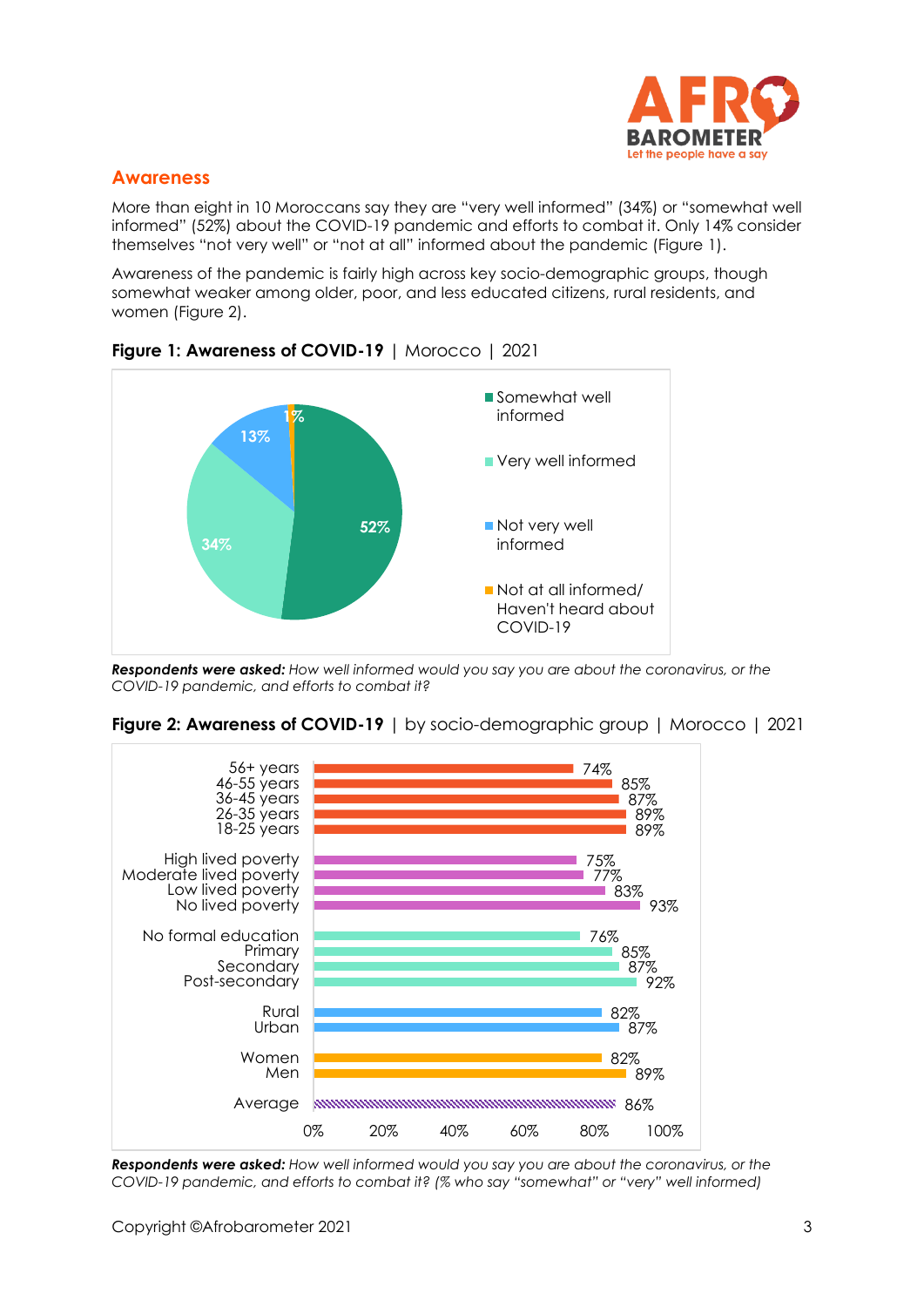

# **Impact**

About one in eight citizens (13%) say they or a member of their household became ill with COVID-19, while 40% report that a household member lost a job, business, or primary source of income due to the pandemic (Figure 3).

Loss of income was more common among economically disadvantaged citizens, ranging from 56% of those experiencing high lived poverty to 32% of those with no lived poverty (Figure 4). Similarly, less educated respondents were more likely than those with postsecondary qualifications to experience the loss of a major income source.





*Respondents were asked: Please tell me if you personally or any other member of your household have been affected in any of the following ways by the COVID-19 pandemic: Became ill with COVID-19? Temporarily or permanently lost a job, business or primary source of income?*



**Figure 4: Lost income due to the pandemic** | Morocco| 2021

*Respondents were asked: Please tell me if you personally or any other member of your household have been affected in any of the following ways by the COVID-19 pandemic: Temporarily or permanently lost a job, business or primary source of income? (% "yes")*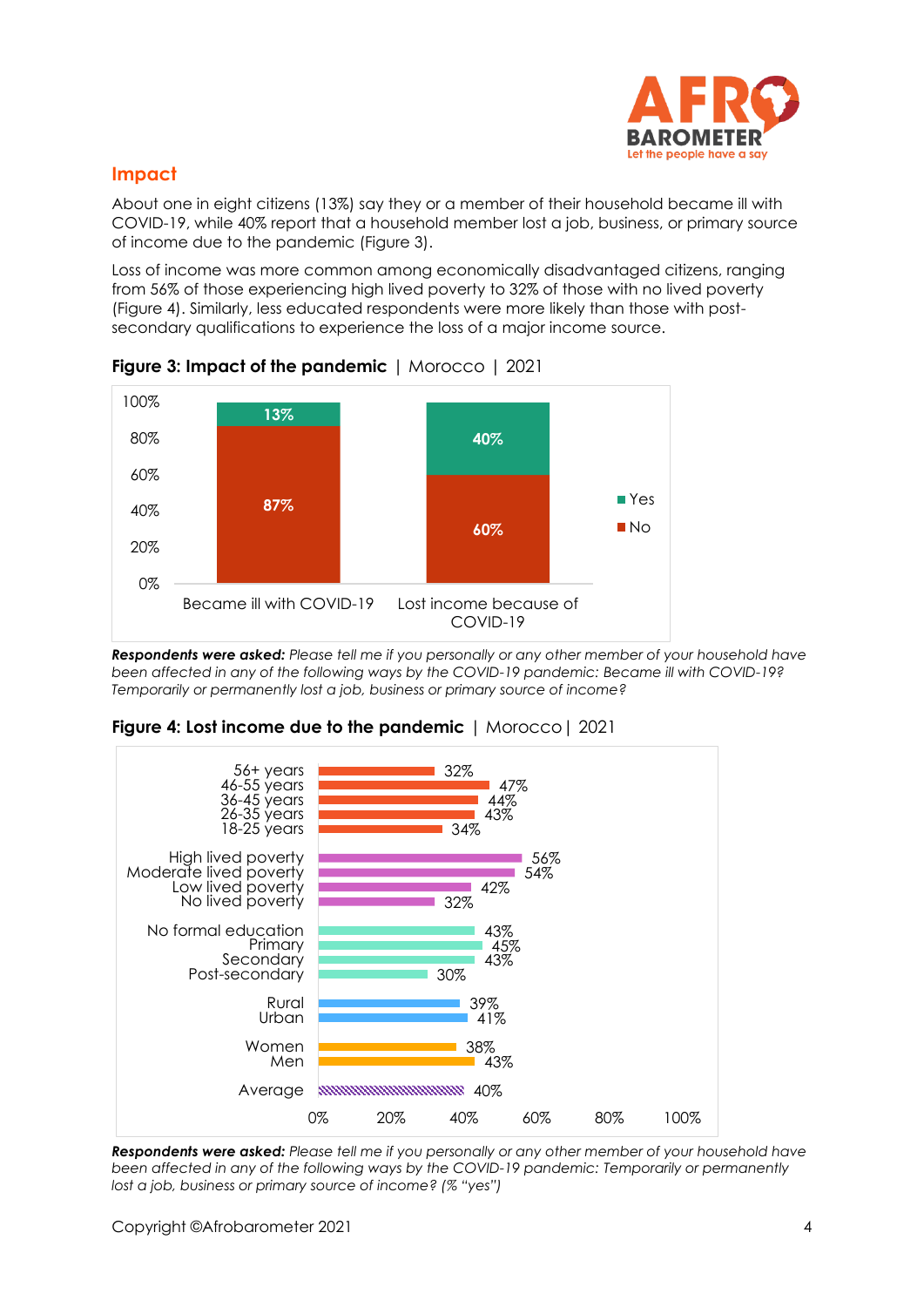

# **Lockdowns and school closures**

Almost two-thirds (63%) of Moroccans say they and their households found it "difficult" or "very difficult" to comply with lockdown restrictions imposed by the government to limit the spread of COVID-19, while only 24% report that it was easy (Figure 5).

Despite the difficulty of complying with the restrictions, an overwhelming majority (85%) say they were necessary to limit COVID-19 infections (Figure 6).



**Figure 5: Difficulty of complying with lockdown** | Morocco | 2021

*Respondents were asked: How easy or difficult was it for you and your household to comply with the lockdown or curfew restrictions imposed by the government?*



**Figure 6: Support for lockdown** | Morocco | 2021

*Respondents were asked: Please tell me whether you agree or disagree with the following statement: Even if the lockdown or curfew had negative impacts on the economy and people's livelihoods, it was necessary to limit the spread of COVID-19?*

A majority (61%) of citizens also support the decision to close schools during the pandemic, while just 24% disapprove (Figure 7).

However, seven in 10 respondents (71%) think the school closure period was "somewhat" or "much" too long (Figure 8).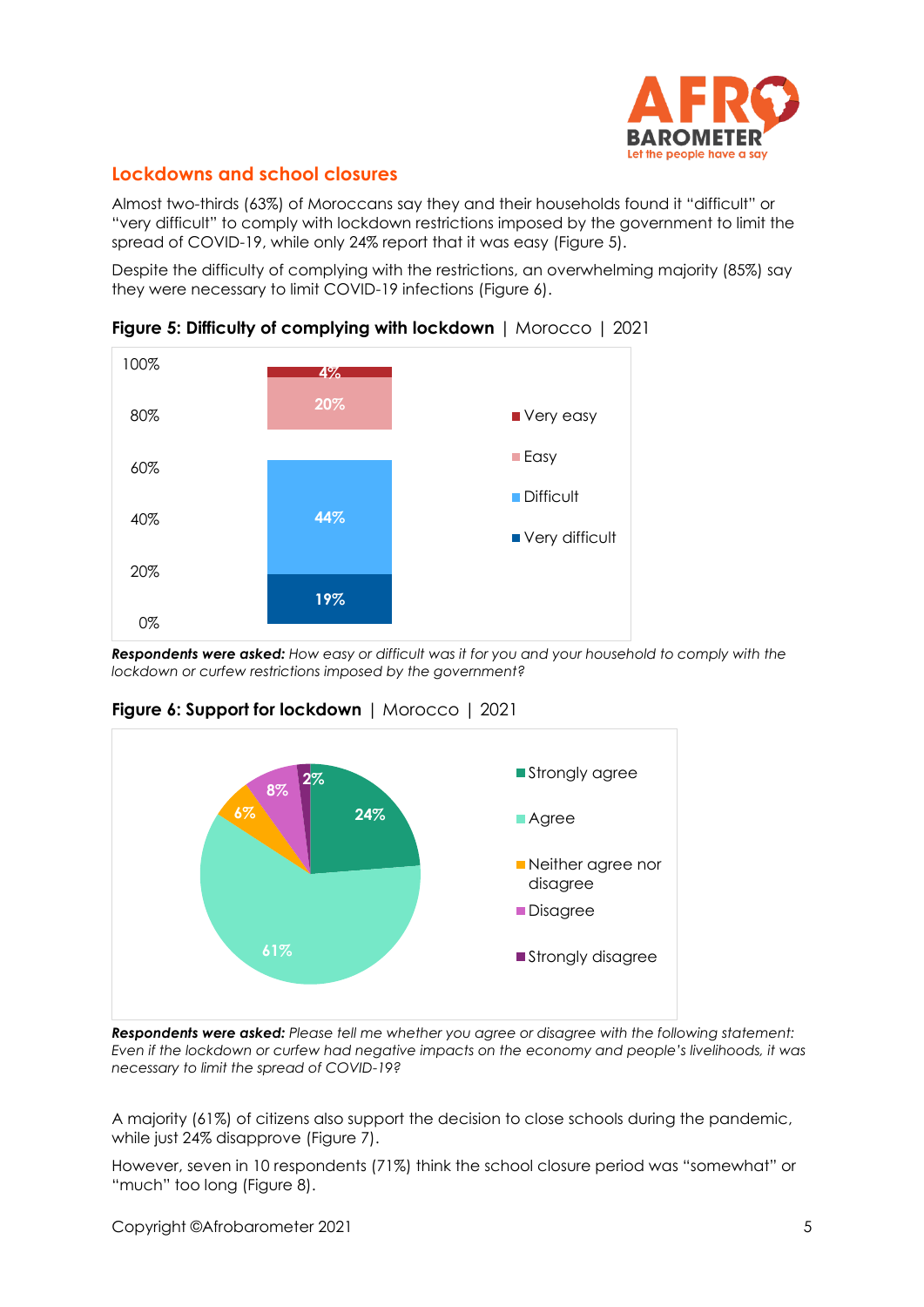





*Respondents were asked: Did you support or oppose the government's decision to close schools in an effort to limit the spread of COVID-19?*



**Figure 8: Length of school closures** | Morocco | 2021

*Respondents were asked: In your opinion, was the period during which schools were closed too long or too short?*

### **Government assistance and performance**

About half (49%) of Moroccans say they received special assistance from the government to help mitigate the effects of the pandemic (Figure 9).

Such assistance was more likely to go to vulnerable groups, such as those experiencing high lived poverty (62%, compared to 37% of the economically best-off group) and those with no formal education (62%, vs. 28% of those with post-secondary schooling) (Figure 10). Rural residents were more likely to receive government assistance than urbanites (62% vs. 43%).

Even so, about half (49%) of respondents say the government distributed its assistance unfairly (Figure 11). Just 9% describe the distribution of relief as fair.

Overall, more than three-fourths (77%) of respondents say the government did "fairly well" or "very well" in managing the response to the COVID-19 pandemic, although it's worth noting that these data were collected in February 2021, several months before the government introduced its controversial vaccine pass. Most citizens (86%) say the government also did a good job of keeping the public informed about the pandemic (Figure 12).

However, fewer than half (48%) of respondents say they trust official government statistics on COVID-19 cases and deaths "somewhat" or "a lot," while 51% trust these numbers "just a little bit" or "not at all."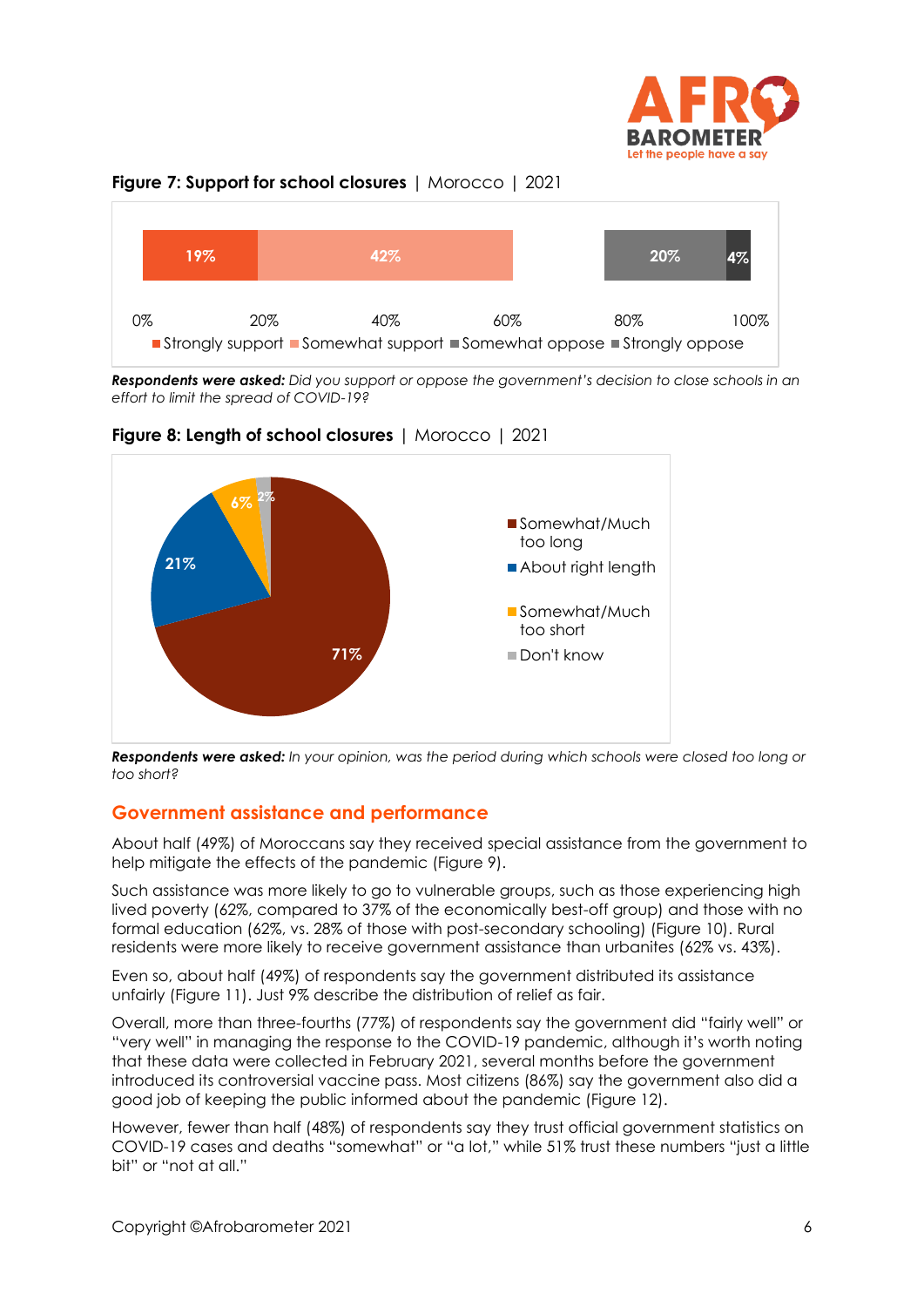

More than six in 10 citizens (62%) also believe that "some" or "a lot" of resources available for combating the pandemic were lost or stolen due to corruption among government officials.



**Figure 9: Received government assistance** | Morocco | 2021

*Respondents were asked: Since the start of the COVID-19 pandemic, have you or your household*  received any assistance from government, like food, cash payments, relief from bill payments, or other *assistance that you were not normally receiving before the pandemic?*



**Figure 10: Received government assistance** | by socio-demographic group | Morocco| 2021

*Respondents were asked: Since the start of the COVID-19 pandemic, have you or your household*  received any assistance from government, like food, cash payments, relief from bill payments, or other *assistance that you were not normally receiving before the pandemic? (% "yes")*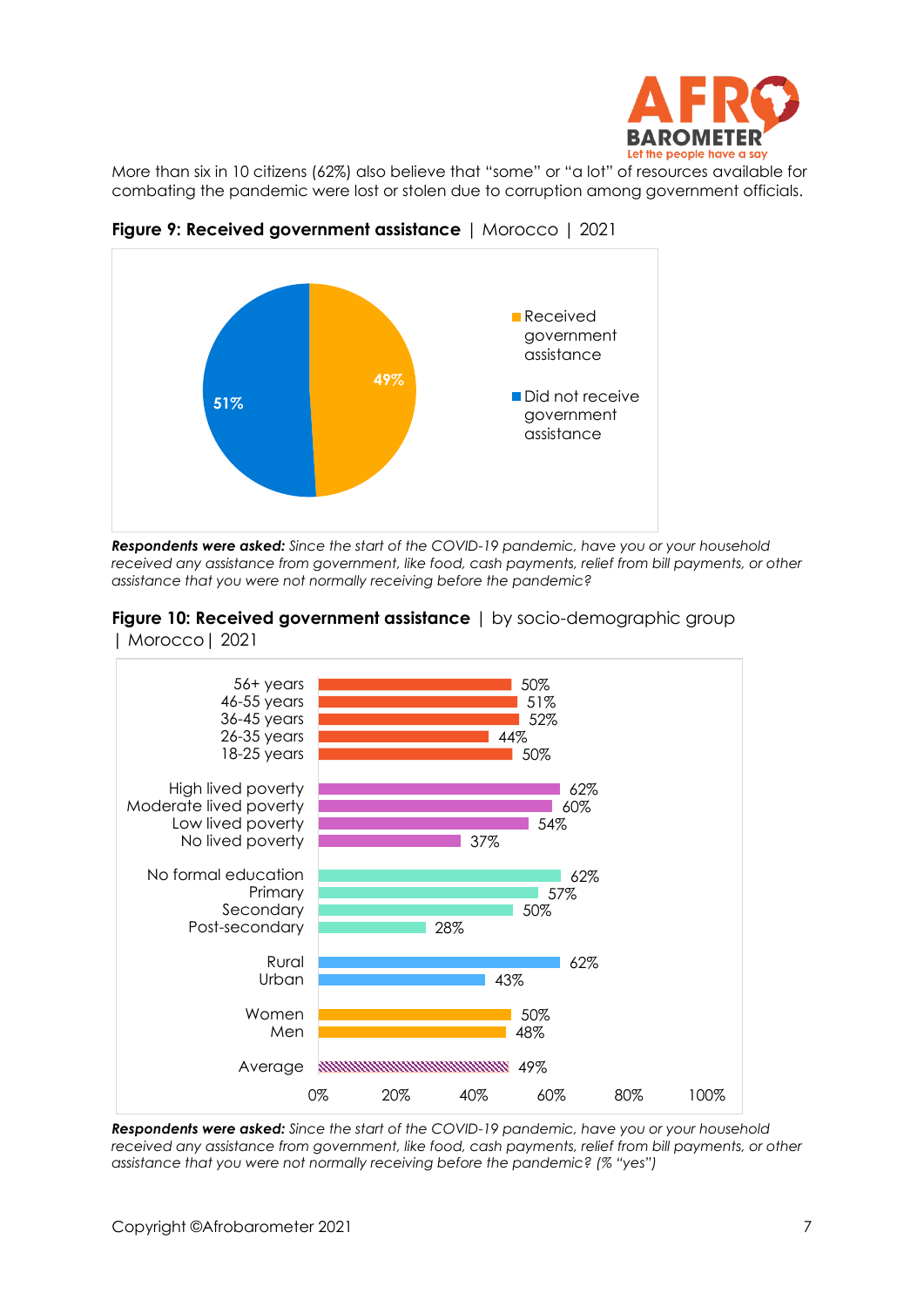



**Figure 11: Fairness of government assistance** | Morocco | 2021

*Respondents were asked: Do you think that the benefits of government programs to support people during the COVID-19 pandemic, for example through food packages or cash payments, have been distributed fairly, or that the distribution was unfair, for example by favouring certain groups or regions?*



**Figure 12: Assessment of government efforts during the pandemic** | Morocco | 2021

#### *Respondents were asked:*

*How well or badly would you say the current government has handled the following matters since the start of the COVID-19 pandemic, or haven't you heard enough to say: Managing the response to the COVID-19 pandemic? Keeping the public informed about COVID-19?*

*How much do you trust the official statistics provided by government on the number of infections and deaths due to the COVID-19 pandemic?*

*Considering all of the funds and resources that were available to the government for combatting and responding to the COVID-19 pandemic, how much do you think was lost or stolen due to corruption among government officials?*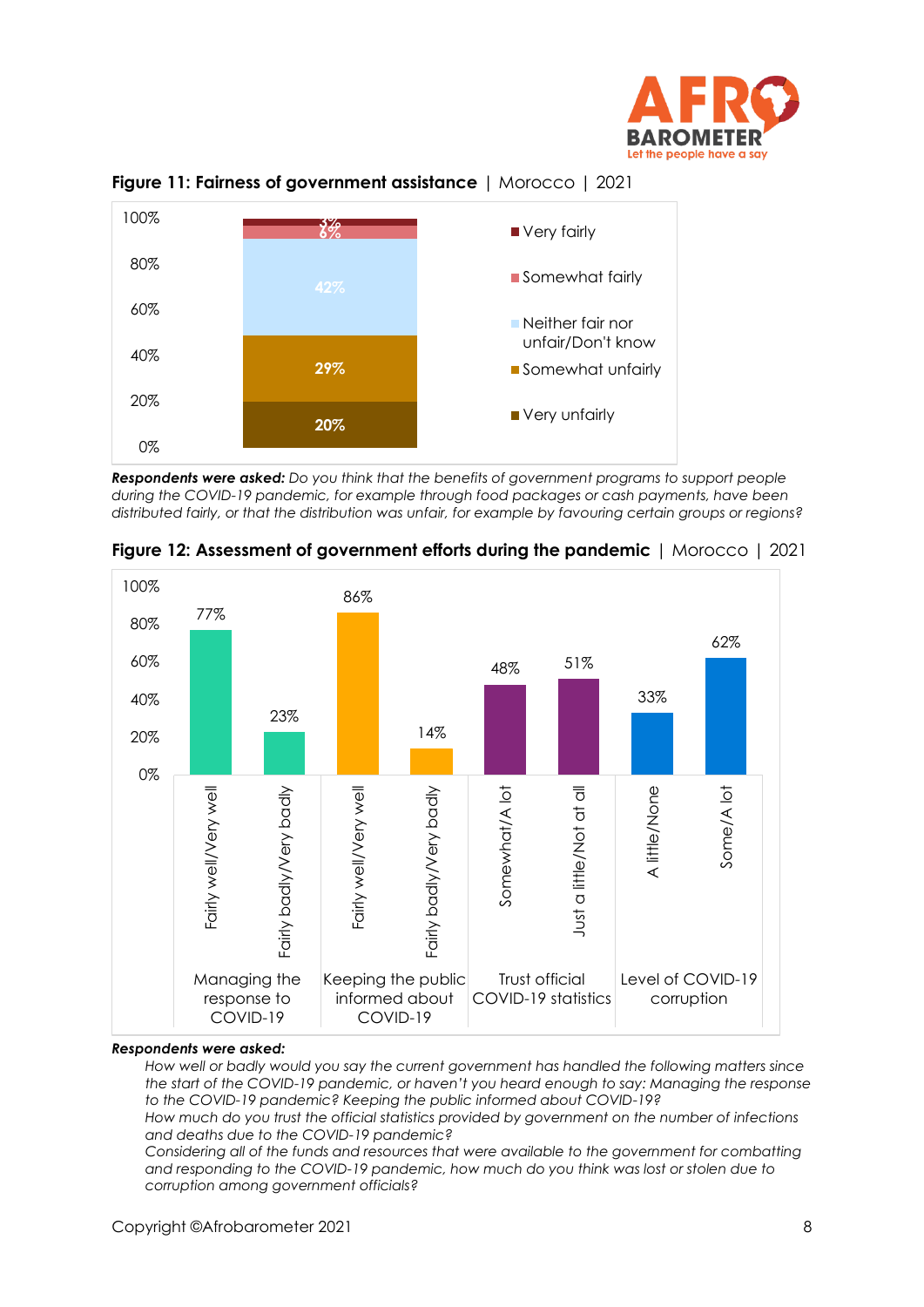

### **Vaccines**

While popular trust in government statistics is fairly weak, three-fourths (74%) of Moroccans say they trust the government to ensure that COVID-19 vaccines are safe before they are used in the country (Figure 13).

And an even larger majority (81%) say they are "somewhat likely" or "very likely" to try to get vaccinated. Only two in 10 citizens (18%) report that they are "somewhat unlikely" or "very unlikely" to do so.

Rural residents (88%) and women (84%) are more likely that urbanites and men (both 78%) to say they'll try to get vaccinated (Figure 14). Willingness to get vaccinated increases with gae and wealth, but not with education: Respondents with no formal education (90%) are more likely to say they'll take the shot than their more educated counterparts (77%-81%).

Despite their strong endorsement of vaccines, more than half (53%) of respondents consider prayer to be more effective than a vaccine in preventing COVID-19 infection, including 25% who think prayer is "much more effective" (Figure 15). Only 31% believe that vaccines are more effective than prayer.



**Figure 13: Attitudes toward COVID-19 vaccines** | Morocco | 2021

#### *Respondents were asked:*

*How much do you trust the government to ensure that any vaccine for COVID-19 that is developed or offered to [Moroccan] citizens is safe before it is used in this country? If a vaccine for COVID-19 becomes available and the government says it is safe, how likely are you to try to get vaccinated?*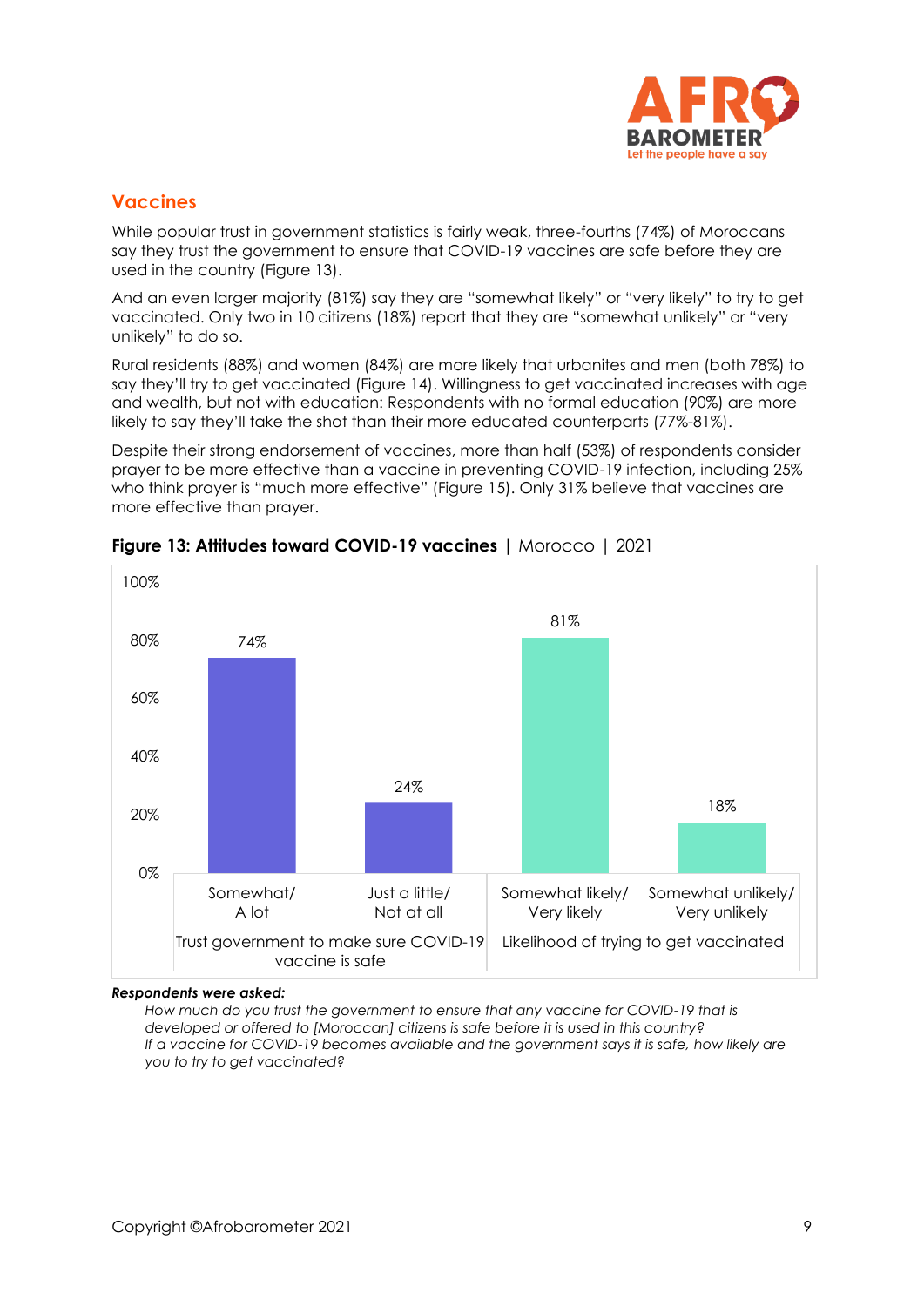

**Figure 14: Likely to try to get vaccinated** | by socio-demographic group | Morocco | 2021



*Respondents were asked: If a vaccine for COVID-19 becomes available and the government says it is safe, how likely are you to try to get vaccinated? (% who say "somewhat likely" or "very likely")*





*Respondents were asked: Some people think that prayer is an effective way to alter events in the world. Others put more faith in science to solve problems. Some people believe in both. What about you? Do you think that prayer is more effective or less effective than a vaccine would be in preventing COVID-19 infection?*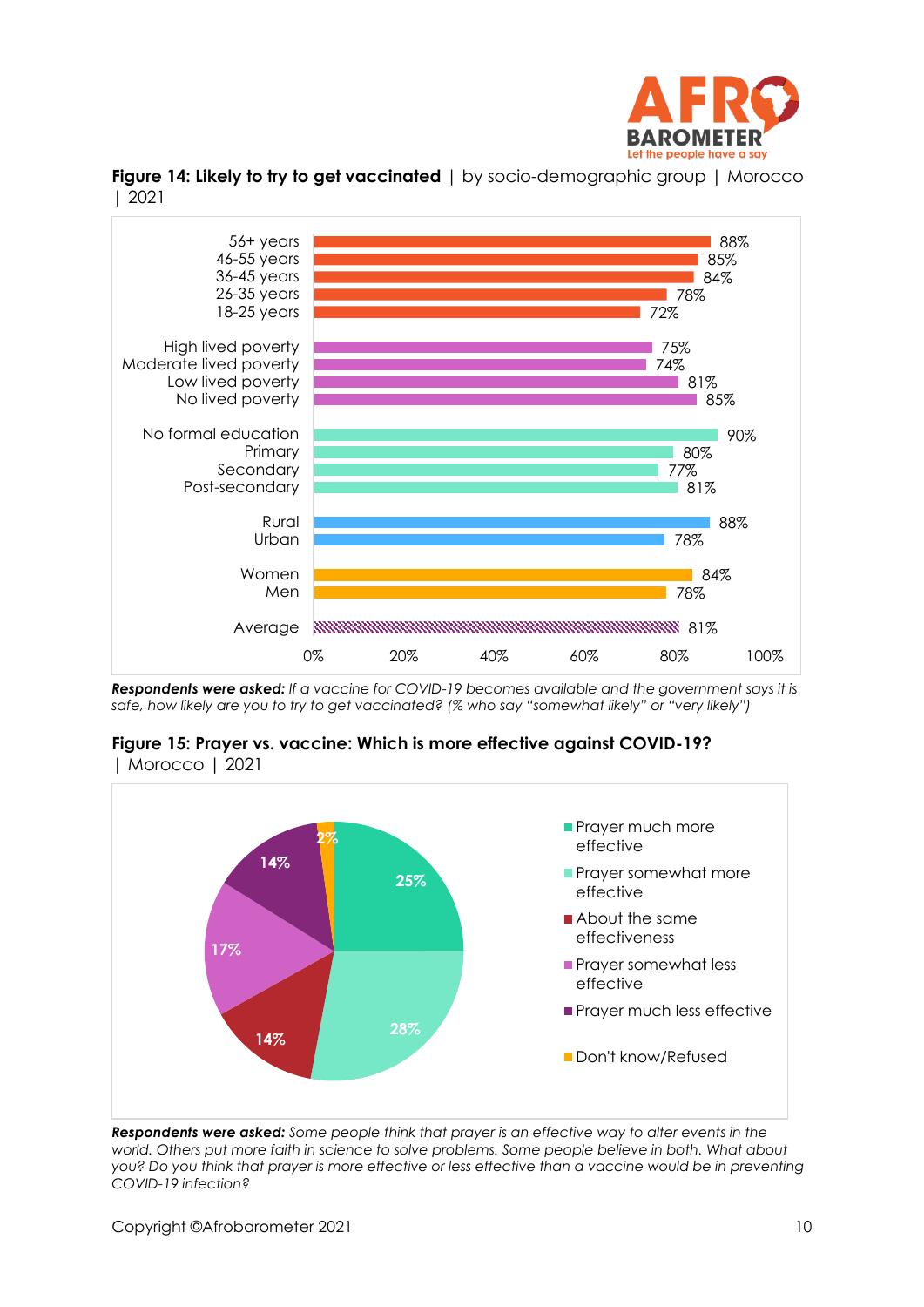

# **Restricting freedoms and democracy?**

By huge majorities, Moroccans are willing to relinquish some of their freedoms during a health emergency like the COVID-19 pandemic (Figure 16). Nine out of 10 (90%) "agree" or "strongly agree" that the government is justified in censoring media reporting during such a public health crisis. About the same proportion (89%) endorse the use of police or security forces to enforce public health measures, while 70% say that postponing elections and limiting political campaigning are justifiable under such circumstances.



**Figure 16: Restrict freedoms during health emergency?** | Morocco | 2021

*Respondents were asked: When the country is facing a public health emergency like the COVID-19*  pandemic, do you agree or disagree that it is justified for the government to temporarily limit *democracy or democratic freedoms by taking the following measures:*

*Censoring media reporting?*

*Using the police and security forces to enforce public health mandates like lockdown orders, mask requirements, or restrictions on public gatherings?*

*Postponing elections or limiting political campaigning?*

More than four in 10 citizens (43%) say they are "somewhat" or "very" worried that Moroccan politicians might use the pandemic as an opportunity to increase their power and authority, but a majority (55%) express no such concerns (Figure 17).



**Figure 17: Worried about politicians' intentions?** | Morocco | 2021

*Respondents were asked: In some countries, people have been worried that governments and politicians are trying to take advantage of the COVID-19 pandemic to increase their wealth or power, or to permanently restrict freedoms or political competition. What about you? How worried are you, if at all, that the following things are taking place or might take place in Morocco: Politicians are using the pandemic as an opportunity to increase their power and authority?*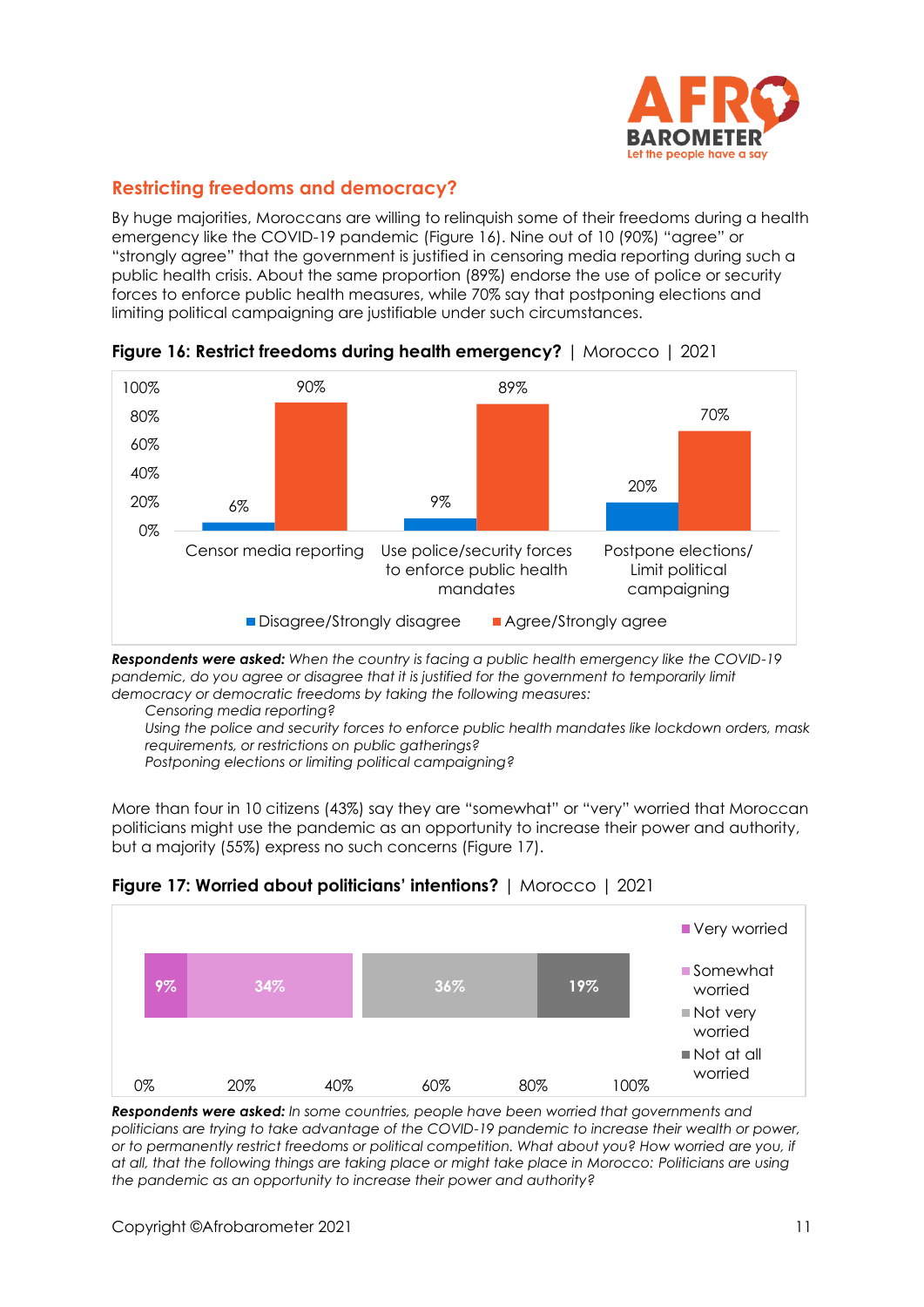

# **Looking ahead**

More than two-thirds (69%) of respondents believe that the COVID-19 pandemic will not be a very serious problem in Morocco over the next six months, while 29% expect it to be "somewhat serious" or "very serious" (Figure 18).

Despite their relatively positive outlook, more than half (53%) of citizens say the government should invest more in preparing to respond to health emergencies like COVID-19, even if it means fewer resources are available for other health services.



**Figure 18: Future impacts of COVID-19** | Morocco | 2021

#### *Respondents were asked:*

*Looking ahead, how serious of a problem do you think the COVID-19 pandemic will be for Morocco over the next six months?*

*Do you agree or disagree with the following statement: Our government needs to invest more of our health resources in special preparations to respond to health emergencies like COVID-19, even if it means fewer resources are available for other health services.*

# **Conclusion**

Unlike many African countries, Morocco has a solidly vaccine-ready population. As of early this year, Moroccans were also largely satisfied with their government's response to the COVID-19 pandemic, although the effect of the new vaccine passport on this assessment is unknown.

They endorse the pandemic lockdown and school closures as necessary steps, although many say the distribution of COVID-19 relief was unfair and believe that at least some resources intended for the pandemic response were lost to government corruption.

Despite an optimistic outlook on the future, a majority believe that the government needs to invest more in preparation for health emergencies.

> Do your own analysis of Afrobarometer data – on any question, for any country and survey round. It's easy and free at www.afrobarometer.org/online-data-analysis.